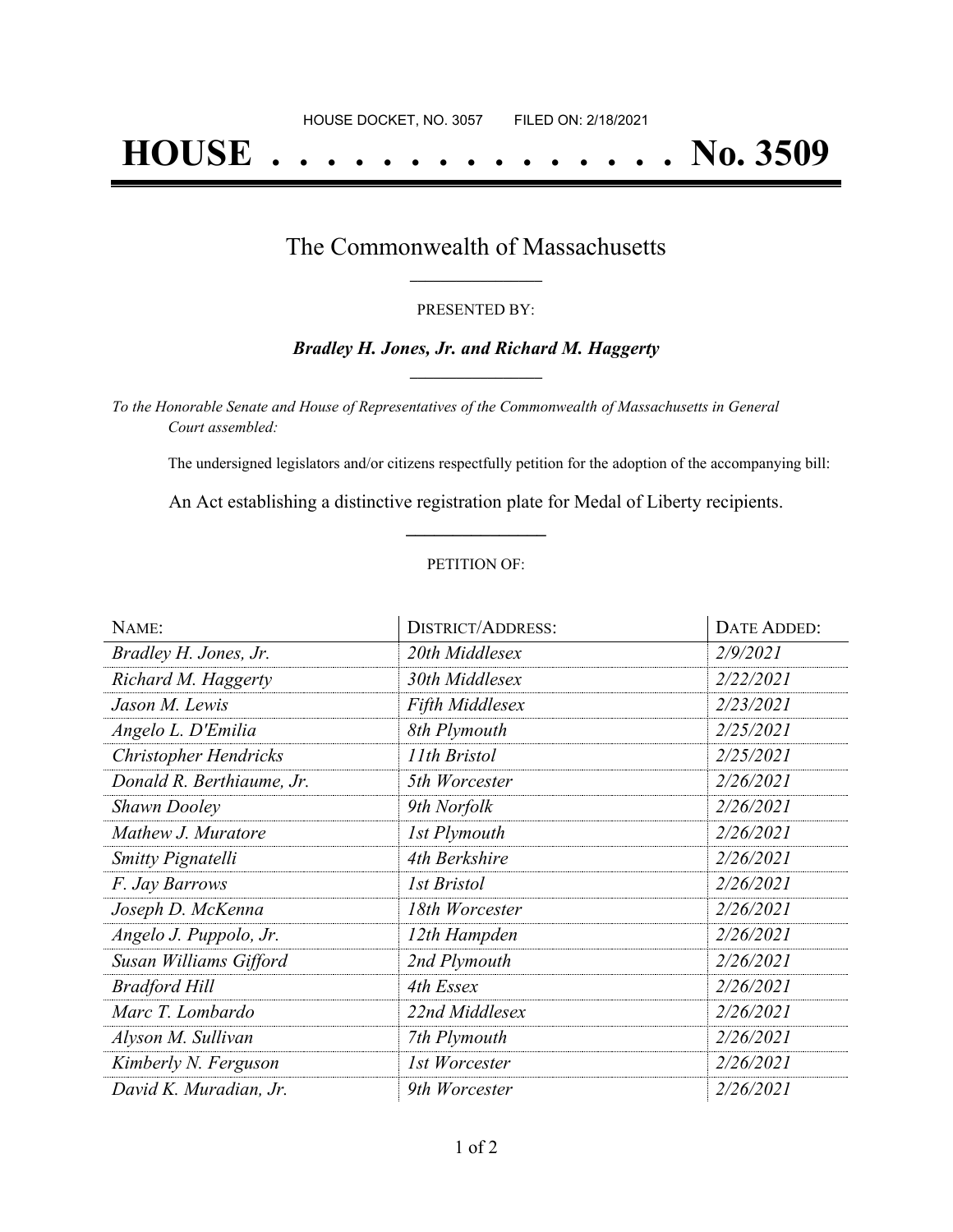| Steven G. Xiarhos      | 5th Barnstable | 2/26/2021 |
|------------------------|----------------|-----------|
| Brian W. Murray        | 10th Worcester | 2/26/2021 |
| Carlos González        | 10th Hampden   | 2/26/2021 |
| Hannah Kane            | 11th Worcester | 3/2/2021  |
| Steven Ultrino         | 33rd Middlesex | 3/5/2021  |
| Kate Lipper-Garabedian | 32nd Middlesex | 3/11/2021 |
| Steven S. Howitt       | 4th Bristol    | 4/7/2021  |